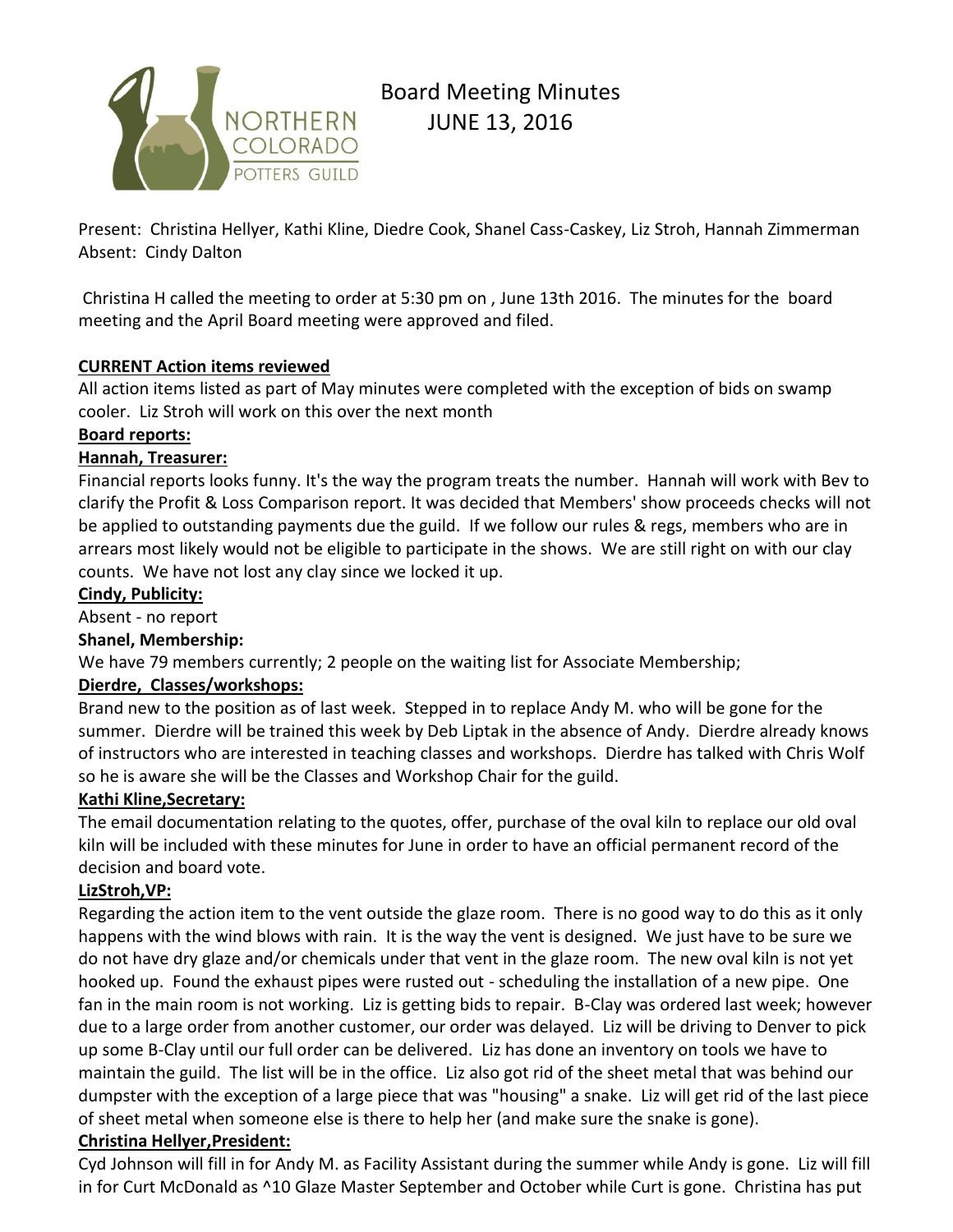the stairway to nowhere and our old oval kiln on Craig's List and Facebook. Also a member left brick at the guild - we have no need of the brick. Christina list on Craig's List and check with other sources to move the brick. If there are no takers, the member will be asked to remove the brick from the guild.

## **OLD BUSINESS:**

**1. CLEANUP/SHOW RECAP:** standardized list for cleanup; clarification of clean up vs. set up responsibilities; after show putting guild back together

We need a standardized list that includes all tasks along with some overlap between the clean up and set up committees. Liz will develop a standardized list that will be used each time. She will also develop a list of tasks required to get the guild put back together in working order after our shows. The future Show Chair should consider having a committee to do this.

## 2**. RULES & REG CHANGES: MEMBERS IN GOOD STANDING/FINANCIAL OBLIGATIONS/CONSEQUENCES OF NON-PAYMENT:**

Kathi Kline presented her draft of changes to the Rules and Regulations guild document. The definition of "a member in good standing" was voted on and approved by the board. The changes to "Financial Obligations" and "What Happens If You Do Not Pay" were discussed and with a couple of wording changes, the recommended changes were voted on and approved by the board. Kathi will send an email to the guild membership on behalf of the board communicating these changes along with developing an attachment that will be included with next month's invoices that will be initialed by each member and returned to the board via the payment box. The change will also be posted in the area of the members' mail boxes to ensure all members are aware of the rules and regulations relating to member's payments to the guild.

## **3. FURTHER DISCUSSION OF CHRISTINA'S INFO RE: BOULDER GUILD - LIZ**

Liz raised the issue of the guild continuing to pay for improvements on a leased building. The Boulder Guild owns their building. What are the chances of us pursuing the option of purchasing a space for the guild? Christina has been thinking of this for a while. Kathi will investigate getting a commercial resource to come talk to the board about what it would take to move forward with this idea.

## **4. AIR CONDITIONING LIZ**

Liz will pursue getting bids on portable AC that requires no plumbing and would be vented out. This is an easier and cheaper option and possibly could be moved if we would ever change locations. Liz will get bids including installation, keep the board informed via email, we will vote via email in order to get this moving forward.

## **5. OPERATING RESERVES: LIZ**

Liz gave a historical perspective of the reasoning behind setting up operating reserves - the guild board wants to make sure we don't spend funds without considering future fixed expenditures. Just want to make sure our cash reserves are available when needed.

## **NEW BUSINESS:**

## **1. PROPOSAL TO INCREASE MEMBERSHIP FEES: SHANEL:**

Shanel presented a proposal to raise the new membership fees as of January 1 2017 as follows: For an individual, the fee would be raised from \$200 to \$250; for a family the fee would be raised from \$300 to \$450 . After discussion by the board, it was voted on and approved to raise the membership fee BEGINNING JULY 1, 2016 to \$300 for an individual and \$400 for a family membership

## **2. GRANT WRITING: CHRISTINA**

We have had no luck in finding a resource to do grant writing. Dierdre said she has had experience with grant writing and resources; she would keep her eyes open for grants

## **3. NCPG AS A NON PROFIT GOING INTO THE FUTURE: CHRISTINA**

The issues Christina wanted to bring up here have been covered in this meeting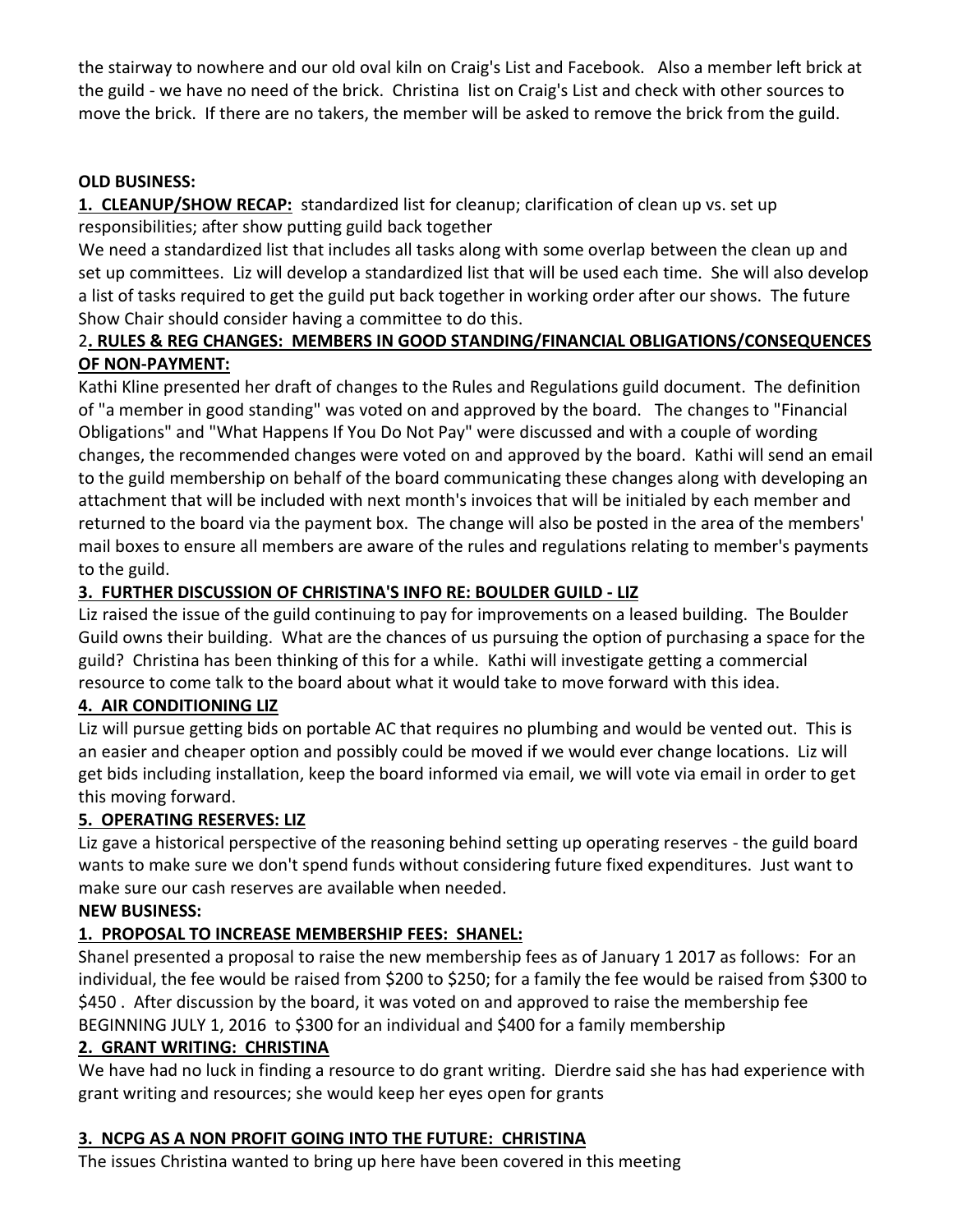## **4. SAVINGS INVESTED IN A CD: LIZ**

Liz was asking if there was another vehicle/option that would increase our earnings on our savings? Hannah will investigate with our bank to see if they have options that would give us a better return on our savings.

further business, the meeting was adjourned at 7:45pm Respectfully submitted, Kathi Kline, Secretary

#### **MOTIONS MADE VOTING RESULTS:**

1. Motion made, seconded and approved by the board to accept the changes to the Rules and Regulations relating to the definition of "member in good standing" and "what happens when you do not pay", and "Financial Obligation" sections.

2. Motion made, seconded and approved by the board to increase the membership fees beginning July

1, 2016 from \$200 to \$300 for individual member; and from \$300 tp \$400 for a family membership.

#### **ACTION ITEMS FROM JUNE MEETING:**

**1**. Liz will develop a standardized list for guild clean up and standardized list for tasks required to put the guild back to working order after shows.

2. Kathi will send out email to membership letting all know about the changes to the rules and regs; will develop an attachment for July invoices communicating the changes with a "tear off" section that is to be initialed and returned to the board via the payment box; post payment rules/regs in members' mail box area.

3. Kathi will email Bev and Cindy D about increased membership fees beginning July 1, 2016.

4. Kathi will investigate getting a commercial real estate resource to talk to board about property purchase.

5. Hannah to check with bank on capitalizing the return on our savings.

**ACTION ITEMS CARRY OVER:**

1. Liz - bids for AC upstairs.

## **AGENDA ITEMS FOR JULY:**

- 1. Consequences for members who never help with clean up
- 2. Show marketing budget review

APPROVED\_\_\_\_\_\_\_\_\_\_\_\_\_\_\_\_\_\_\_\_\_\_\_\_\_\_\_\_\_\_\_\_\_\_\_\_\_\_\_\_\_\_\_\_\_\_\_\_\_\_\_\_\_\_\_\_\_\_\_\_\_\_

(President)

## **ATTACHMENT 1: BOARD VOTING RESULTS VIA EMAIL**

**From:** ELIZABETH STROH [<lizstroh@msn.com>](http://webmail.earthlink.net/wam/MsgReply?msgid=49819&action=reply&style=html&title=Reply&x=-544847669) [Edit [Address](http://webmail.earthlink.net/wam/addrbook.jsp?mode=editContact&msgID=49819&emailAddress=lizstroh@msn.com&firstName=ELIZABETH&lastName=STROH&contactid=1571314480&x=1508069802) Book]

**To:** kathipkline <kathipkline@earthlink.net>, "Zimmerman, Hannah" <hannahzimm@yahoo.com>, Shanel Cass-Caskey <svcpottery@gmail.com>, "cmwdalton@gmail.com" <cmwdalton@gmail.com>,

"andrewmilbauer@hotmail.com" <andrewmilbauer@hotmail.com>, Christina Hellyer <hellyers@comcast.net>

**Subject:** Kiln vote

**Date:** May 18, 2016 2:02 PM

There are 5 yes votes, 1 no and one hasn't responded. The top price is varied. I'm going to let Mike know that we decided to purchase it and offer \$3,000. I'll keep you in the loop.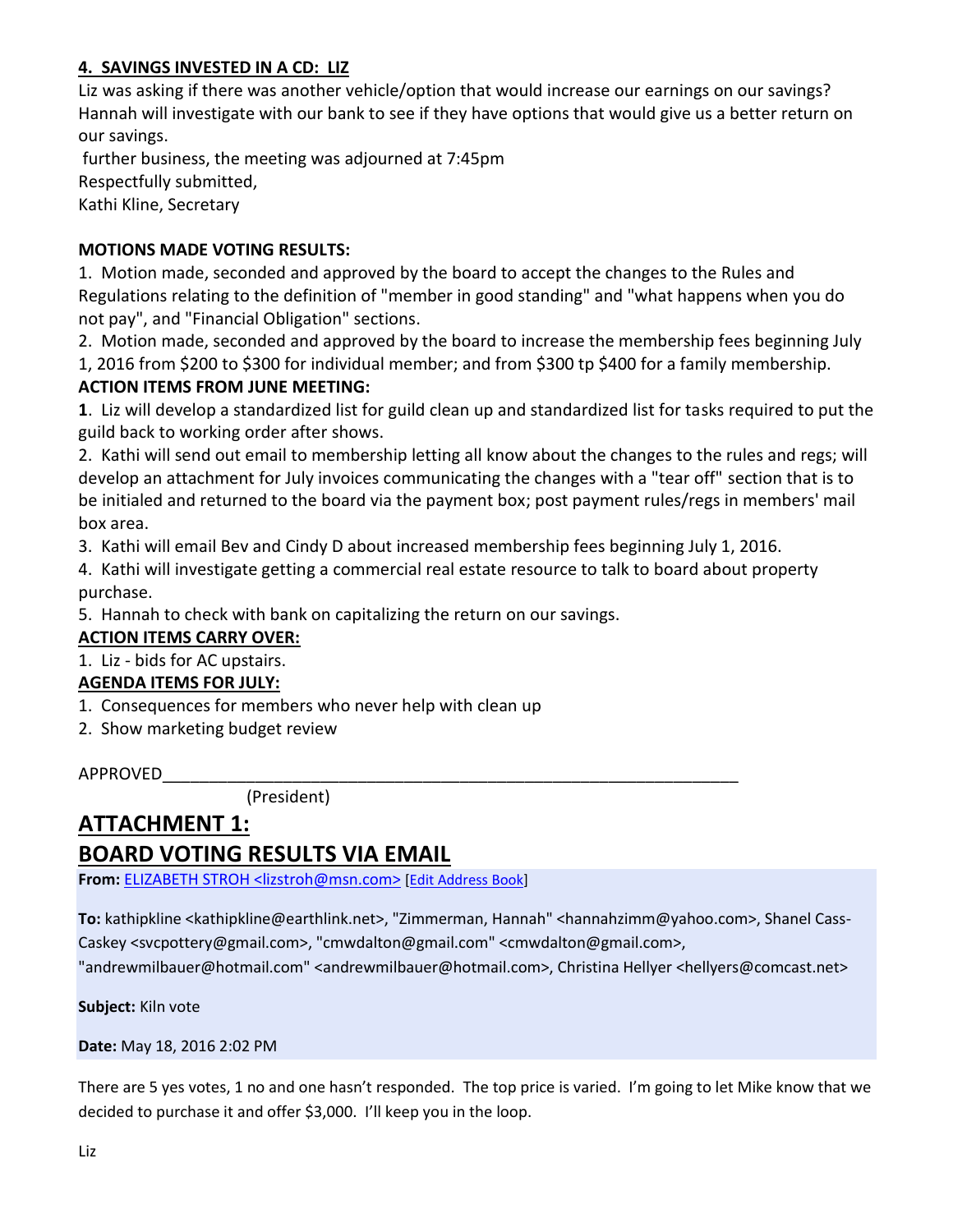## **ATTACHMENT 2: OFFER LETTER TO MIKE CHISTOPHERSON FOR PURCHASE OF OVAL KILN:**

From: [ELIZABETH STROH <lizstroh@msn.com>](http://webmail.earthlink.net/wam/MsgReply?msgid=49822&action=reply&style=html&title=Reply&x=971878370) [\[Edit Address Book\]](http://webmail.earthlink.net/wam/addrbook.jsp?mode=editContact&msgID=49822&emailAddress=lizstroh@msn.com&firstName=ELIZABETH&lastName=STROH&contactid=1571314480&x=-10794497) **To:** kathipkline <kathipkline@earthlink.net> **Subject:** FW: Used Kiln **Date:** May 18, 2016 2:20 PM Here's the message I sent to Mike so you can have it for the records. L Sent from [Mail](https://go.microsoft.com/fwlink/?LinkId=550986) for Windows 10

**From:** [ELIZABETH STROH](mailto:lizstroh@msn.com) **Sent:** Wednesday, May 18, 2016 2:15 PM **To:** [Mike Chistopherson](mailto:mikeskiln@gmail.com)

**Subject:** Used Kiln

-Mike, the board has agreed to purchase the oval kiln you are brokering. My understanding is that you will install and test it (including electrical hookup and any other tasks that need to be done to begin using the kiln). The board is offering \$3000 for the kiln, the envirovent fan, and furniture/shelves you described to me, and are asking for you to waive your service charge for the install. Let me know if that offer is acceptable to you.

Based on our telephone call, and after checking cones for the latest bisque firing, I think we can hold off on installing the elements in the round kiln. Please send an invoice for the elements, we will keep them until later when they need replaced (we will want that done prior sometime in September if not before, as that's when we get busy for the Nov. show/sale.)

There was a note in the oval that the envirovent fan is not working, so if you accept the offer for the kiln, please let me know when you can install it.

I know you were planning to come up this Friday for the round kiln elements, but had forgotten that I have company coming in and can't be there. I can arrange for someone else to be there if you want to install the used kiln then; if not let me know when – we'll want it soon as well be without the larger kiln.,

If you want to discuss, my cell number is 970-214-8293 thanks for the opportunity to work with you on this.

Liz Stroh Sent from [Mail](https://go.microsoft.com/fwlink/?LinkId=550986) for Windows 10

# **ATTACHMENT 3: ACCEPTANCE LETTER FROM MIKE CHISTOPHERSON FOR PURCHASE OF OVAL KILN:**

**From:** ELIZABETH STROH [<lizstroh@msn.com>](http://webmail.earthlink.net/wam/MsgReply?msgid=49868&action=reply&style=html&title=Reply&x=2016206807) [Edit [Address](http://webmail.earthlink.net/wam/addrbook.jsp?mode=editContact&msgID=49868&emailAddress=lizstroh@msn.com&firstName=ELIZABETH&lastName=STROH&contactid=1571314480&x=778170604) Book]

To: Christina Hellyer <hellyers@comcast.net>, kathipkline <kathipkline@earthlink.net>, "andrewmilbauer@hotmail.com" <andrewmilbauer@hotmail.com>, "cmwdalton@gmail.com" <cmwdalton@gmail.com>, Shanel Cass-Caskey <svcpottery@gmail.com>

**Subject:** FW: Used Kiln

**Date:** May 21, 2016 9:09 AM

Here's Mike's response. The offer was for \$3000. He thought he could install sometime next week. I'll keep you